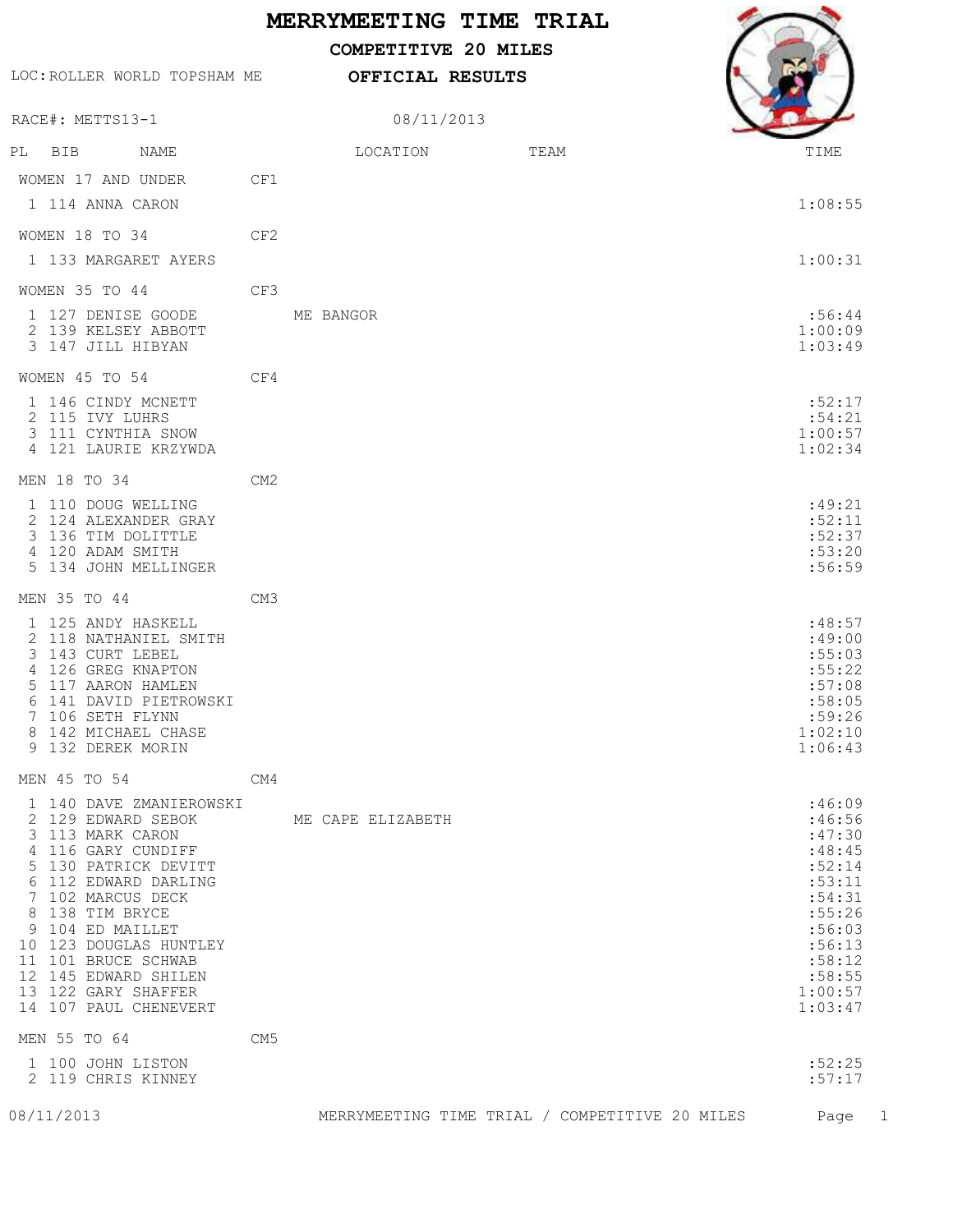## **MERRYMEETING TIME TRIAL**

 **COMPETITIVE 20 MILES**

LOC:ROLLER WORLD TOPSHAM ME

**OFFICIAL RESULTS**



RACE#: METTS13-1

## 08/11/2013

| РL | BIB | <b>NAME</b><br>3 137 ERIC DUNN<br>4 103 HERB TAYLOR<br>5 128 BILL HERBERT<br>6 144 KIM ADAMS<br>7 131 WILLIAM FISHER |                 | LOCATION | TEAM | TIME<br>:58:07<br>:58:27<br>:58:39<br>1:01:58<br>1:10:59 |
|----|-----|----------------------------------------------------------------------------------------------------------------------|-----------------|----------|------|----------------------------------------------------------|
|    |     | MEN 65 TO 74                                                                                                         | CM <sub>6</sub> |          |      |                                                          |
|    |     | 1 105 GUY BERTHIAUME<br>2 135 DAVID ROTFORD<br>3 108 TOM WHITSON<br>4 109 KARL RAU                                   |                 |          |      | :53:33<br>:58:14<br>1:00:14<br>1:00:44                   |

48 COMPETITORS